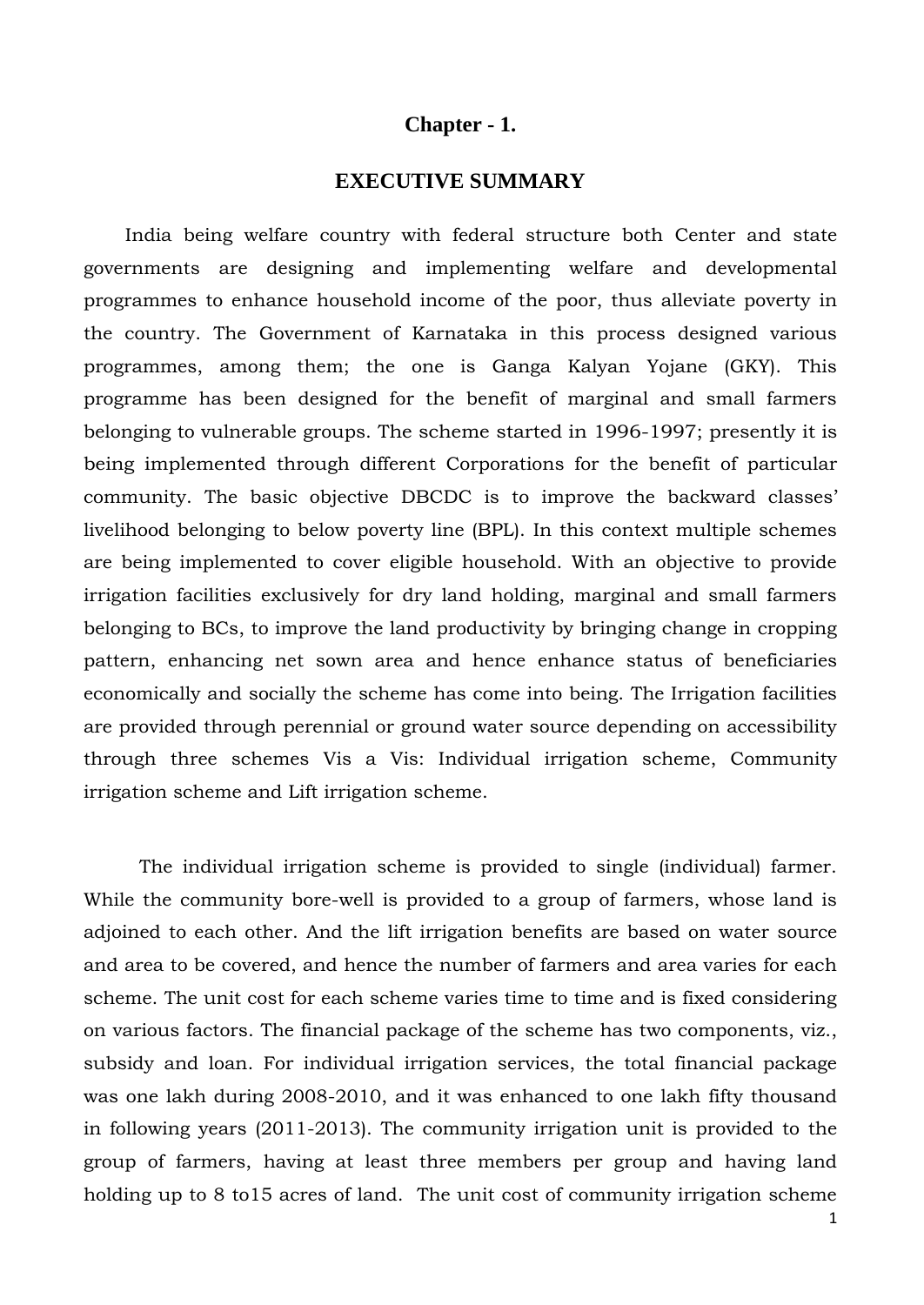is fixed at Rs. 2.53 lakhs. The cost break up on each item, for two bore wells drilling, pump sets, energisation and costs of other supplementary are met from unit cost. If the holding is more than this however, with the scale of acres the scale of finance differs. For lift irrigation, the unit cost is fixed at Rs. 23,900 per acre, the unit cost varies base on total land to be covered.

A detailed evaluation of the this Ganga Kalyan Yojane (GKY) in entire state of Karnataka was needed to understand the efficacy of the scheme for its design, implementation and achievement of desired outcomes, understand differences in the socio-economic status of the beneficiaries, assess the additional income generated at household level, after deriving benefits from the scheme and finally to understand and suggest scope for improvements in the existing scheme.

The evaluation study was conducted in entire Karnataka covering all its districts; in each district two assembly constituencies were covered. Among the two constituencies, one having higher number and another having less numbers of beneficiaries was selected. Thus, a total of 60 constituencies and large number of villages were covered. The period of study for evaluation was from 2008-09 to 2012 to 2013; all the beneficiaries during this period were considered for study. The list of beneficiaries in respective constituency was obtained from office of the Managing Director of DBCDC. From the list of beneficiaries, 10 per cent sample was selected by simple random sampling method. Proportionate sampling approach was followed, treating each year as population and respective samples were drawn. Thus, the total sample selected for the study was around 621, which were selected from across 30 districts in 60 constituencies, covering around 278 villages.

The evaluation questions were designed categorized into three main stages: Pre-Implementation, Implementation, and Post-Implementation for a thorough evaluation of the program. Primary data obtained from all the 3 districts by above mentioned data collection strategies were analyzed and results were categorized as per requirements expected from the objectives of the evaluation.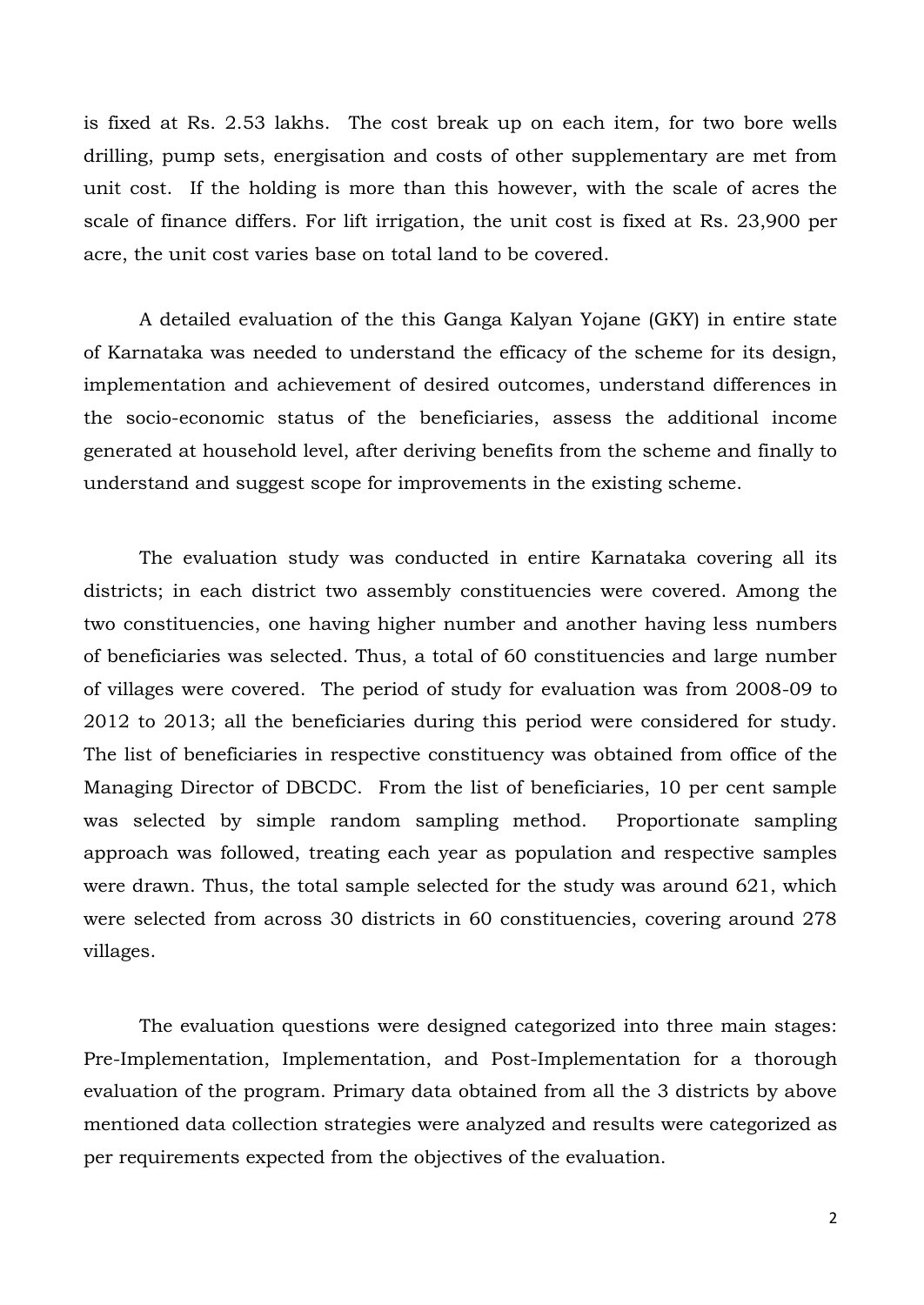It was observed that the mandatory ratio of 70:30 across beneficiary categories of 1,2A and 3A, 3B was followed strictly during selection of beneficiaries in all the districts across all the constituencies sampled. The study also collected information on the size of the family, based on that it can be stated that large number of families are nuclear family followed by joint or extended families. Our study findings revealed that 13.3% of the sampled beneficiaries were female beneficiaries and they are mostly from women headed households and land titles are in their name, hence loan sanction taken place in their name though benefit is reaped by their sons. As per our data analysis it was also noticed that half of the beneficiaries sampled have crossed the age of 50 years, most of them from this age group is illiterate. Of the total sample, 36.2 per cent are illiterate, while about 19 per cent were just literate without completing any formal school education, followed by 9.5 per cent with primary education and about 24 per cent of beneficiaries had completed college education. Of the total sample, 72 per cent were found to be living in kachha house and remaining found living in pucca house. As per the amenities available at the household, the study shows that 51 percent of them have electricity, 70 per cent having access to potable water and around 63 per cent have toilet at the premises of the house. As the scheme was designed exclusively to address the need of marginal and small farmers of backward castes, accordingly during our survey we studied the average land holding size of the beneficiaries; whether it was falling in category of marginal or small farmer. Of the total sample, 52 per cent of the farmers were from marginal category (land holding size up to 2.5 acre); while around 48 per cent were from small farmer's category (owning land between 2.5 to 5 acres). The study collected the beneficiaries' annual income at household level from all sources. The major source of income was found to be from the farming activity; though it was observed that the younger members of family migrated to the towns have found regular wage income there.

The study reported that farmers have very high level of awareness about the scheme; in fact, farmers wait for its announcement. The corporation makes announcements for receiving application for the scheme. In fact, the corporation releases the schedule of events with specific time period. Each activity starting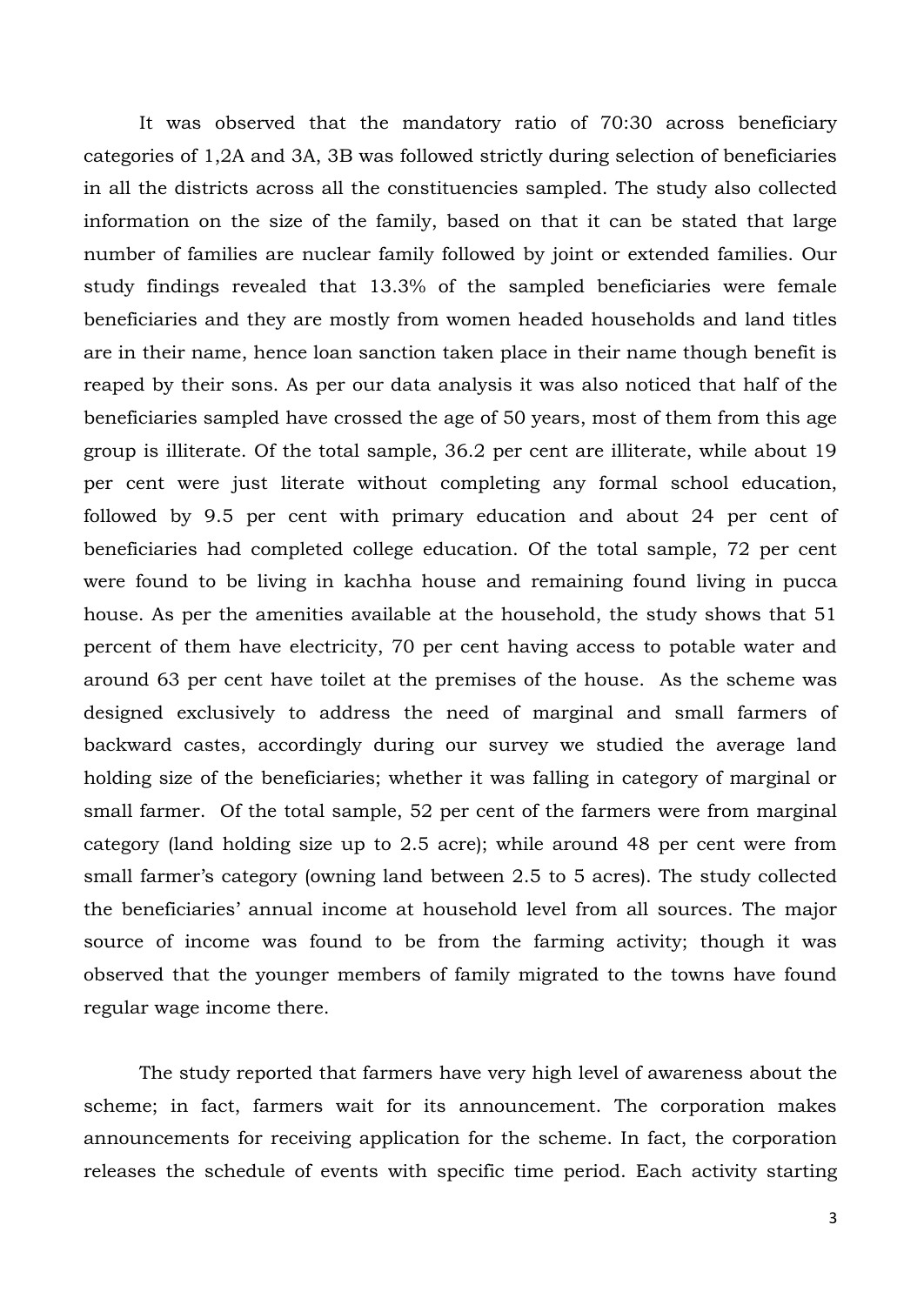from the receipt of application to energisation of the bore wells is defined and the stipulated time is also specified. The majority of respondents expressed that, some of them already knew about the scheme. While a fraction was of the opinion that they were made aware by the elected representative and local leaders were instrumental in conveying the information about the scheme. From our FGD it was revealed that local leaders will make arrangements to help selection of more number of beneficiaries from their own constituencies. Thus, relatively large number of persons has been selected from the constituencies of Varuna, Shivamoga and Hiriyur. These constituencies were represented by popular political persons who were very proactive as leaders.

In regards to clarity and knowledge of selection process of the scheme, it was observed that all the participants were clear in their understanding that the scheme was meant for marginal and small farmers. They were also clear on their understanding of the type of documents that were required to be submitted along with application formalities. During FGD and transact walk annual Income Certificate, age proof document, ration Card, caste certificate, land documents and photos were listed out by the beneficiaries as the mandatory documents that need submission for application process. It was also noted that majority beneficiaries stated faced difficulty in obtaining land title and income certificate. The participants also mentioned that in selection process favoritism played an important role in some cases. As the selection committee is headed by legislature, it was stated by some beneficiaries that his followers had an upper hand in getting the scheme benefits.

Similarly with respect to the implementation process during our discussion with officials involved at various stages of activity, it was revealed that following time schedule is difficult in many cases as they have to get coordination from other various departments and agencies and that may cause delay in completion of a single stage of activity. The study mentions how far delay was taking place across each stage of implementation, keeping the primary time schedule set by the department as our guideline. Along with data from structured questionnaire, FGD was conducted to supplement to survey data. The respondents opined that major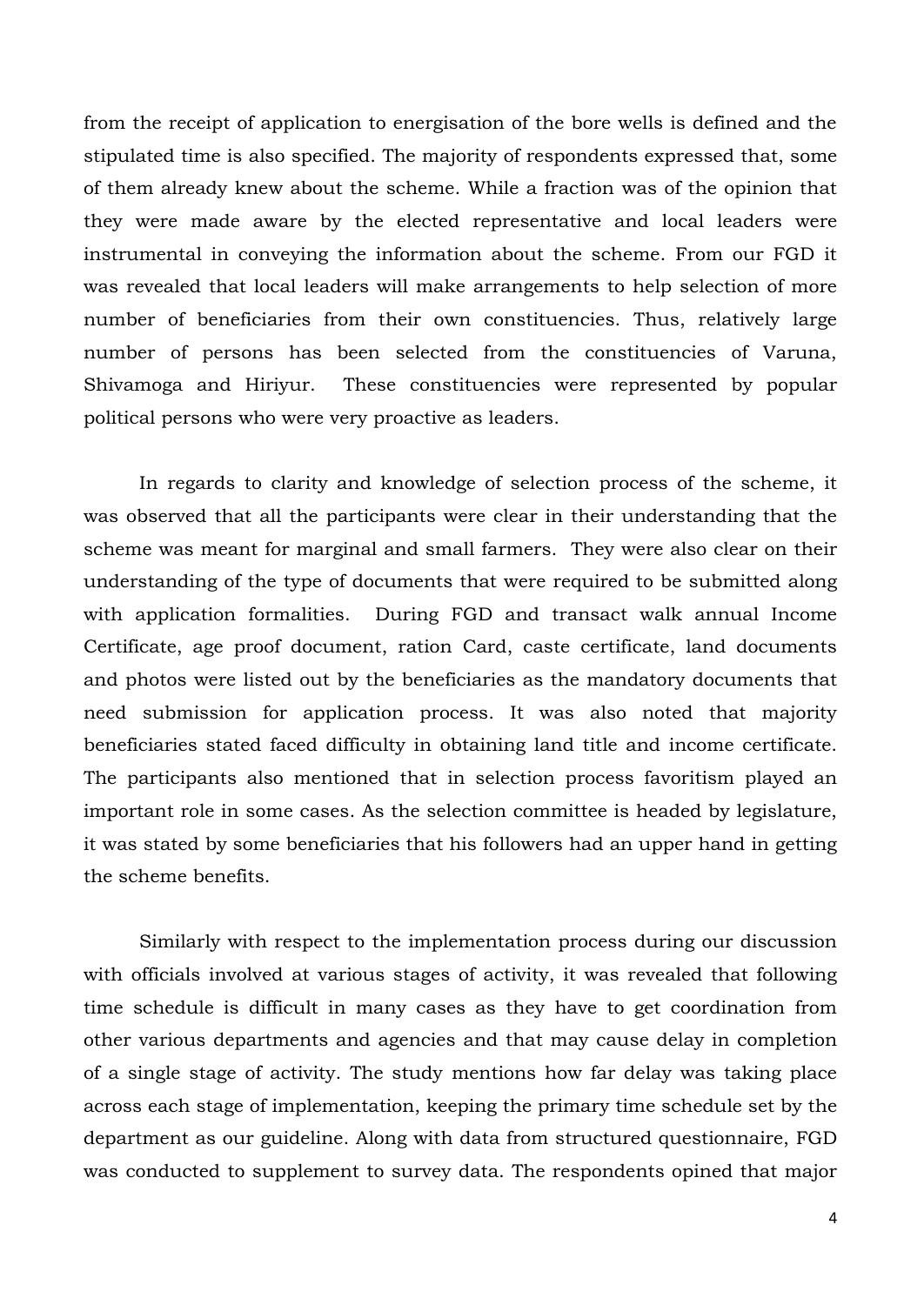delay happens at stages of pump installation and energization. At stage of pump installation beneficiaries of both individual and community scheme benefit expressed that; the geologist will schedule a visit according to his convenience, not according the time schedule of the scheme requirement, adding to further delay. Also there was major delay reported in the process of installation of electricity that was one of the major hurdles in scheme as reported by the beneficiaries. We explored the respondents' experience/satisfaction in process of fixing of motor, pump-set and other accessories. Though, delay in provision of services has taken place overall, the opinion of beneficiaries was sought about the stages of dissatisfaction. According to the finding, 91 per cent of respondents were very comfortable with the source identification; similarly, one fourth of respondents were quite unhappy with pump-set fitting, opining that the finishing touch is of poor quality. The respondents narrated that, the staff of electricity department do not cooperate. Further, it was reported that while drawing the line, the electricity department officials do not consider the request to avoid others private lands, with whom the beneficiary may have differences, later which leads to dispute.

The study explored the awareness of beneficiaries on financial support they are entitled to get from the corporation for entire scheme and break ups for different activity. The cost of drilling up to one lakh was born by the corporation, beyond that it was to be borne by the beneficiary. However, due to the fall in water table in many areas there was a need to drill deeper bore wells, the amount that was allotted for drilling of bore wells under the scheme was hence not sufficient. During our FGD and transact walk the respondents expressed that the amount allotted for the drilling of bore wells should be higher than what has been provided presently.

It was observed that of the total beneficiaries, only 28 per cent have repaid fully, and another 14 per cent have partially repaid. And remaining beneficiaries have not repaid the loan and most of them reported that poor earning and crop failures are the major reasons for the default.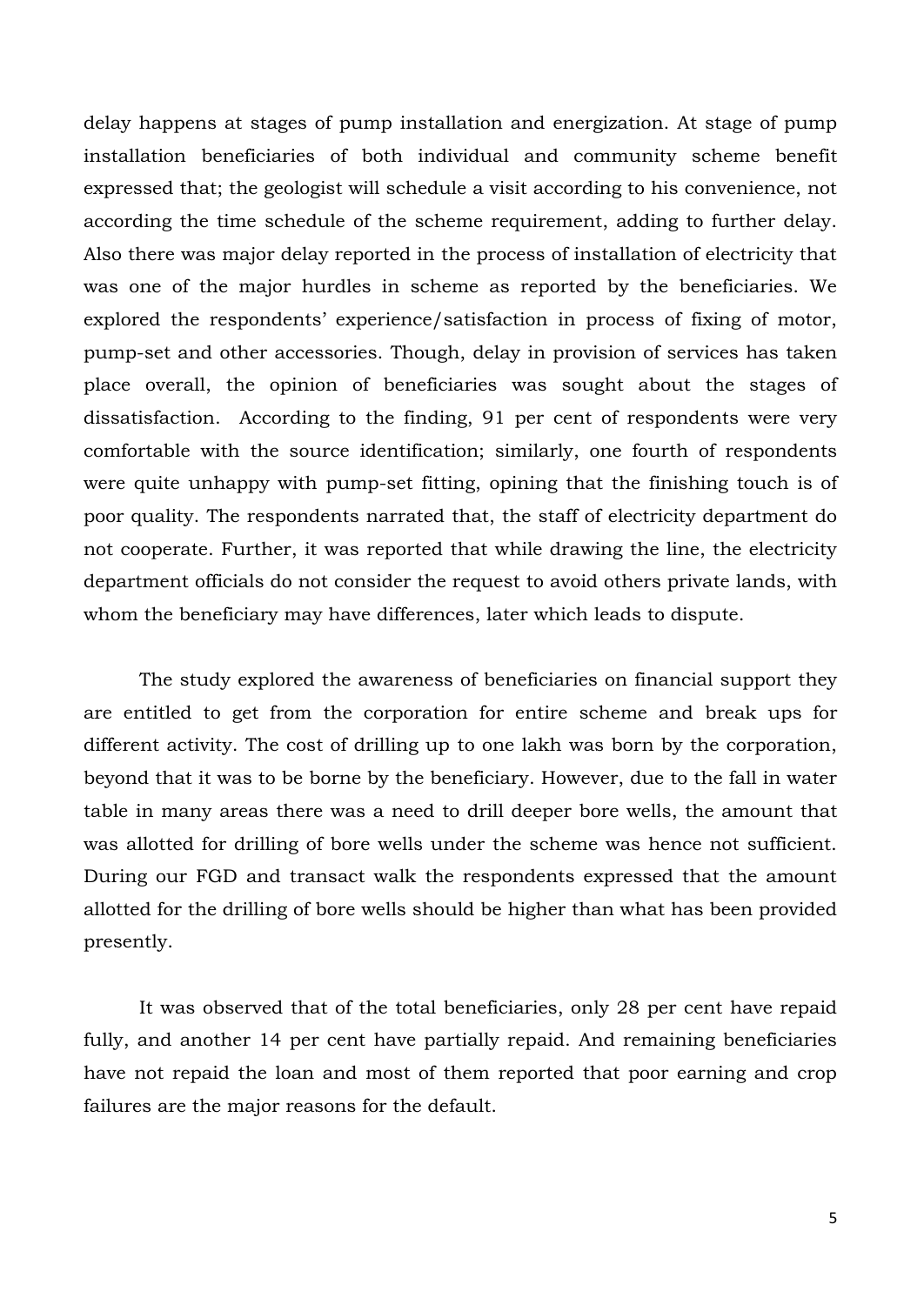In regards to maintenance and repair under the scheme it was observed that the level of support and commitment from either the DBCDC or the approved supply agencies was not well understood or known by the respondents. Of the total respondents, 55 per cent have access to service centers within 10 kms, followed by 24 per cent who have repair facility within 15 kms. Across the state the distance varies due to geographical terrain and demographic distribution. It has been observed that in north part of state the service provider is located at much longer distance. The average maintenance cost per annum was found to range between Rs 5000 to Rs. 20, 000. Around, 50 per cent of beneficiaries informed that the mechanic visit their place periodically. In southern Karnataka, the beneficiaries have joined together and identified repair mechanics, who make periodic, visits to check on the machines. It was observed that chiefly in southern part of Karnataka there is more and better association between the beneficiaries which in turn is strengthening and negotiating better services from the departments.

The study also explored the functional status of the unit during the survey. It was highly encouraging to note that around 85 per cent of schemes boring facilities were functioning properly, followed by four and nine percent that were showing erratic function and not in operation respectively.

In regards to convergence with other department, it was found that manthan programme has been acting as a great platform for convergence between various departments and it has helped the farmers in connecting with other departments easily. During the FGD, we found out that the agriculture department with their extension programme helped impart knowledge on use of new varieties of seeds and also provided training and methods of using various equipments on hiring basis. Similarly, the horticulture and floriculture department provided knowledge on cultivation during these training programs. In fact many farmers are now growing fruit crops after being made aware about through these training interventions; same has been observed during the field work. The departments on priority basis in several district has been conducting outreach activities to impart knowledge on special schemes designed for the small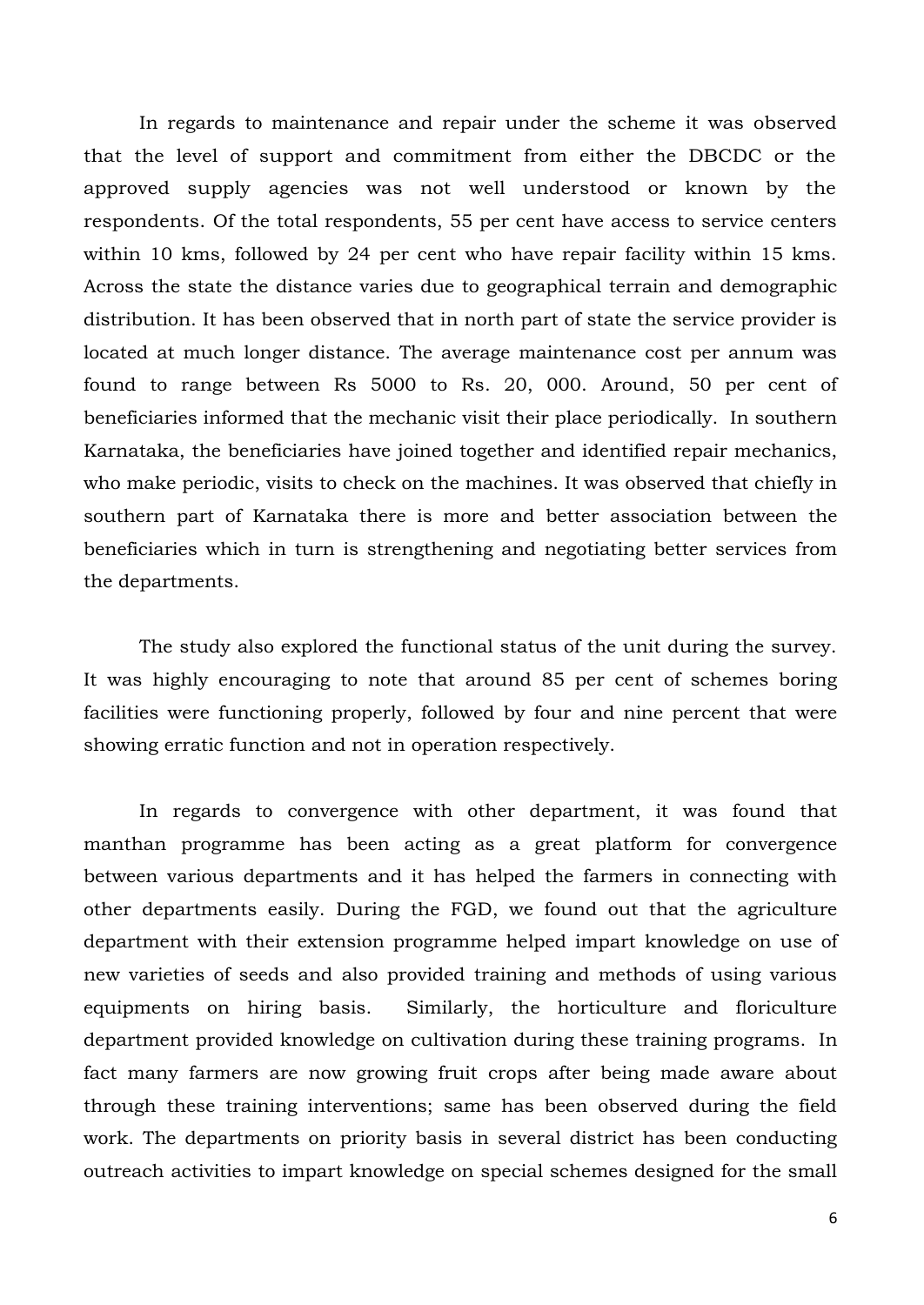and marginal farmers. It was observed that the beneficiaries had maximum interaction with watershed dept, followed by agricultural department through this platform.

We found out that through improved water facility to land, institutional credit to invest in and department imparted knowledge the beneficiaries were enjoying a change in cropping pattern. The study explored the change in cropping pattern majorly because of the scheme. A definite change in crop pattern was observed. The change was grouped in to three categories of cereals, oilseeds, pulses, cash crops; fruits and horticulture. There is a clear shift from traditional cultivation to modern cultivation using new technology. The study revealed that the beneficiaries have adopted HYV and cash crops over the period, within food crops priority has been given to pulses and oil seeds gradually over the time. The FGD with the beneficiaries shows that not only cropping pattern has changed but also cultivation practices in different seasons have been adopted. Now the beneficiaries practice both kharif and Rabi crops. This has contributed for a better set of earnings. Crops like Paddy, sugarcane, cotton and vegetables are being cultivated more now because of assured water source. In the black soil they are cultivating cotton and other cash crops, in red soil fruits and flowers are being cultivated encouragingly.

Similarly, we have explored the post-GKY economic status of beneficiaries during our FGD, the respondents have expressed that there is rise in their household income. We found out that after imparting several trainings on improving knowledge of cultivation practices, there have been follow up practices by other departments, such as Agriculture, Horticulture, etc, to impart knowledge for adoption of scientific method of cultivation as well to the beneficiaries. FGD with beneficiaries revealed that the scheme has been instrumental in improving the beneficiary income levels, which has positively changed the quality of life. The better income leading to better savings has also resulted in availability of funds for sending children for better educational institutions. It was observed that 30 per cent of family is now sending their children to school and 21 percent are sending children further for college education.